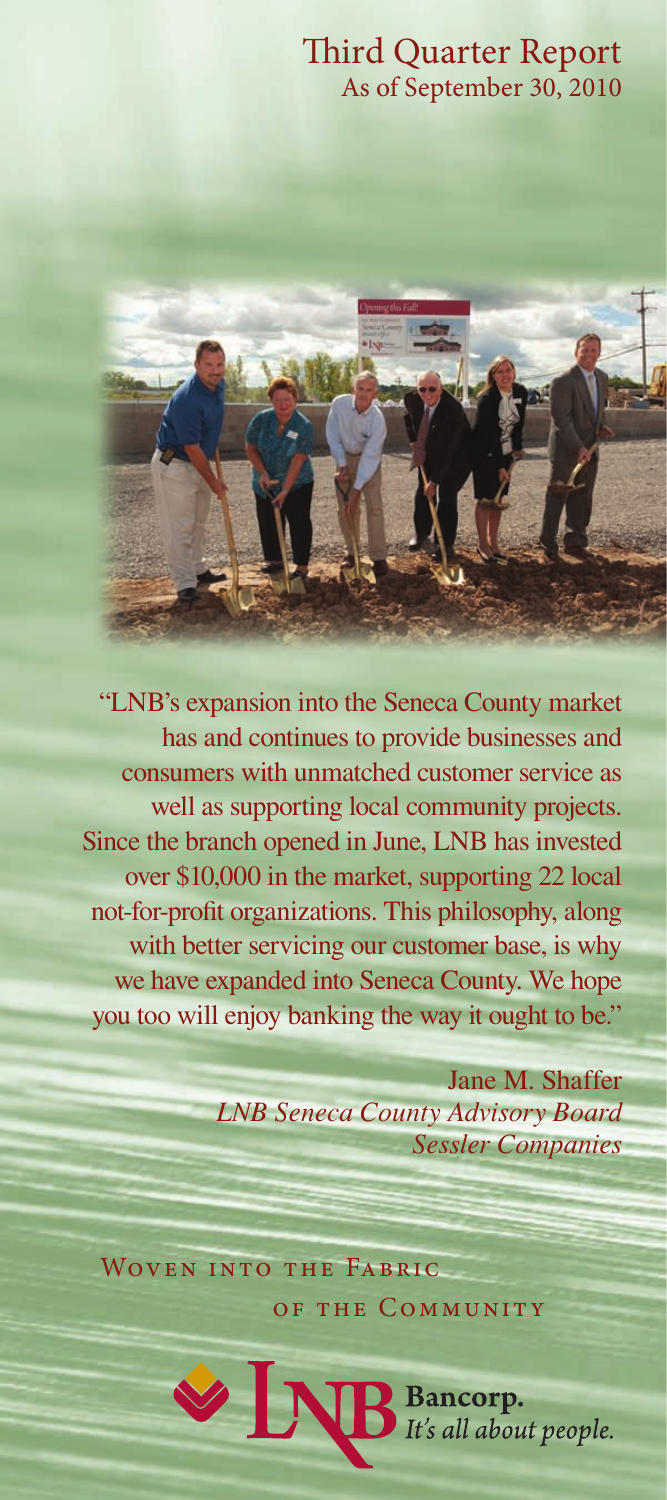

# **Profile**

Lyons Bancorp, Inc. is a bank holding company headquartered in Lyons, New York, with assets of \$503 million at September 30, 2010. Lyons Bancorp, Inc. has one banking subsidiary, The Lyons National Bank.

The Lyons National Bank is a community bank with offices in Clyde, Lyons, Macedon, Newark, Ontario and Wolcott in Wayne County, Jordan in Onondaga County, Geneva in Ontario County, Penn Yan in Yates County and Seneca Falls in Seneca County. The Lyons National Bank has two subsidiaries, Lyons Realty Associates Corp., and LNB Life Agency, Inc.

**Stock Symbol** 

LYBC



# *Pictured, on the cover, from left to right:*

Salvatore N. Franzone, Ciccino's Pizzeria and Restaurant; Jane M. Shaffer, Sessler Companies; Gene Pierce, Knapp Winery & Vineyard Restaurant and Glenora Wine Cellars, Inc.; Kenneth (Lee) Patchen, Jr., Patchen Real Estate; Jill D. Hansen, LNB Seneca County Branch Manager; and Jeffrey A. Friend, District Manager

# **Board of Directors**

Robert A. Schick *President & Chief Executive Officer Lyons Bancorp, Inc. & The Lyons National Bank*

David J. Breen, Jr. *General Manager Herrema's Market Place*

Clair J. Britt, Jr. *Executive Vice President & Senior Commercial Lending Officer The Lyons National Bank*

Andrew F. Fredericksen, CPA *Senior Partner Fredericksen & Sirianni, LLP*

Dale H. Hemminger *President & General Manager Hemdale Farms & Greenhouses* 

James A. Homburger *Real Estate Broker*

Thomas L. Kime *Executive Vice President & Chief Operating Officer The Lyons National Bank*

Theodore J. Marshall *President of Patriot Tank Lines Past President & Chief Executive Officer Marshall Companies*

James E. Santelli *Retired Vice President & Co-owner, Santelli Lumber Co.*

John J. Werner, Jr. *Retired President & Chief Executive Officer Lyons Bancorp, Inc. & The Lyons National Bank*

Carol A. Snook *Banking Officer & Corporate/Executive Secretary The Lyons National Bank*

#### **Geneva Advisory Board**

Peter J. D'Amico, Jr. *D'Amico Chrysler Dodge Jeep*

Jason S. Feinberg *Finger Lakes Health*

Robert S. Flowers *Hobart and William Smith Colleges*

Joseph A. Fragnoli *Super Casuals*

Carl W. Fribolin *White Springs Winery*

Bernard G. Lynch *Lynch Furniture*

#### **Penn Yan Advisory Board**

Bonnie B. Curbeau *Curbeau Realty*

Michael D. Linehan *Yates County Chamber of Commerce*

James H. Long *Longs' Cards and Books*

Paul W. Marble, Jr. *Marble's Automotive and Glass* 

Henry H. Martin *Dairy farmer*

Neil J. Simmons *Simmons Vineyards*

#### **Seneca County Advisory Board**

Daniele Bonafiglia-Wirth *BonaDent Dental Laboratories Inc.* 

Salvatore N. Franzone *Ciccino's Pizzeria and Restaurant*

Kenneth (Lee) Patchen, Jr. *Patchen Real Estate*

Gene Pierce *Knapp Winery & Vineyard Restaurant and Glenora Wine Cellars, Inc.*

Jane M. Shaffer *Sessler Companies*

Bryan G. vonHahmann *Dairylea Cooperative Inc.*

Earl (Red) T. Wadhams *Wadhams Enterprises, Inc.*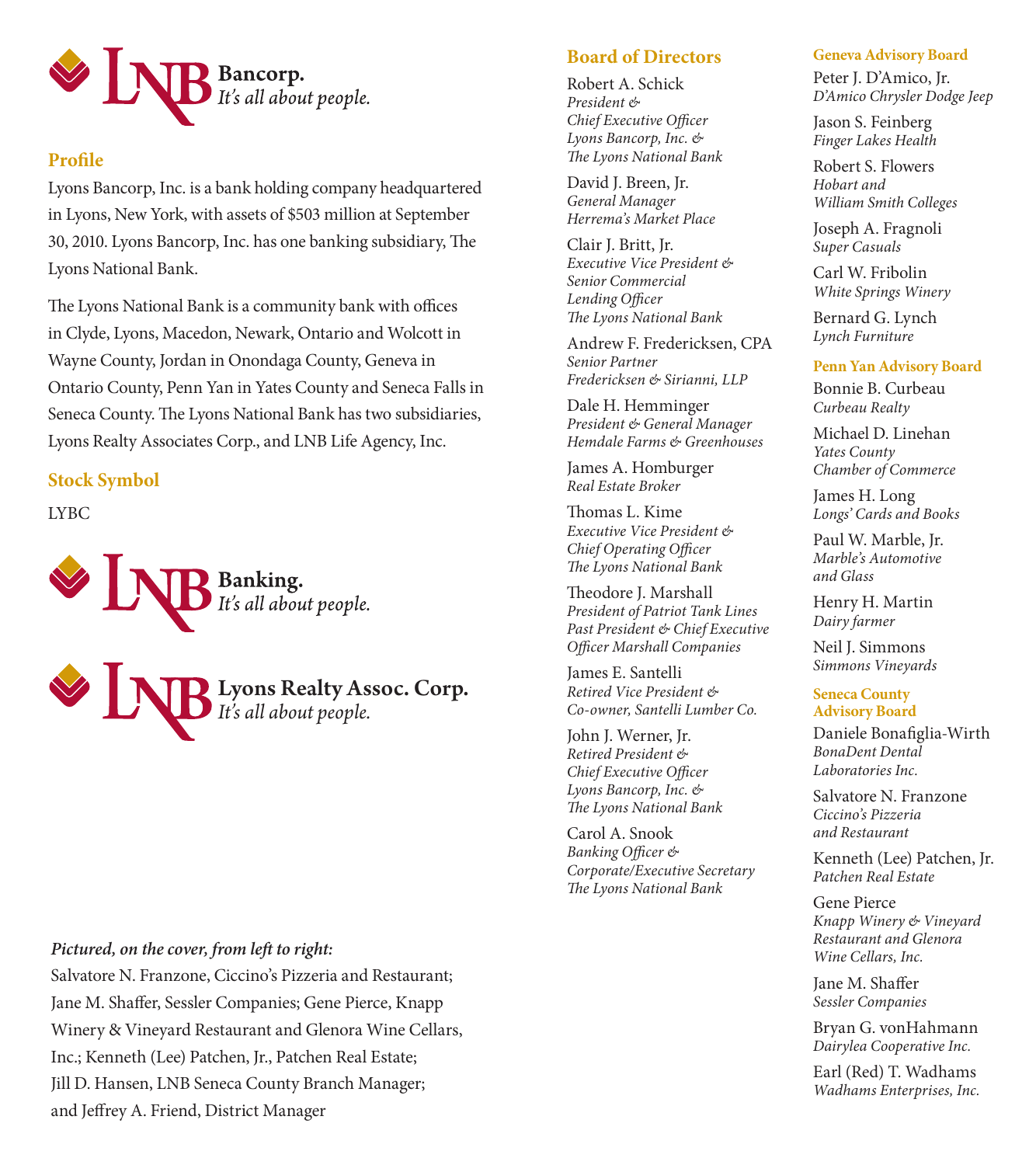# Woven into the Fabric OF THE COMMUNITY

#### **Dear shareholders & friends,**

I am excited and proud to report to you that the Bank reached another milestone in the third quarter – **\$500 million in assets!** A remarkable feat in itself for a conservative upstate hometown bank, this benchmark was achieved during a period of economic stagnation and uncertainty and amidst extensive competition from other banks and non-banks alike. The overall "banking pie" is not growing, and these competitors are aggressively courting whatever banking business is available. Our growth is further testimony to our culture of building strong customer relationships through exceptional customer service and the value-added products and services offered by our focused and dedicated staff.

Equally exciting is the growth in our net income. For the three months ended September 30, our earnings per share increased 5.1% over those recorded for the prior three months ended June 30. In dollars, the Bank earned \$1.056 million in the third quarter versus \$1.007 million in the second quarter. 2010 year-to-date earnings per share are \$3.57 versus \$3.12 for the first nine months of 2009 – an increase of more than 14%.

In the third quarter, we realized sizable securities gains (\$727,000) as we restructured our investment portfolio to better align it with our philosophy on the outlook for interest rates. We allocated all of these gains to the Bank's provision for loan losses. As a result, the percentage of the Bank's Allowance for Loan Losses to period-ending loans stands at 2.20%, well in excess of our June 30, 2010 custom peer group average of 1.53% according to The Comptroller of the Currency, our lead federal regulator. While we realized a decline in the percentage of nonperforming loans to total period ending loans in the third quarter (normally affording us the opportunity to scale back our provision) it is our contention that the present economic challenges are far from being solved. Hence, we held fast to our conservative approach towards credit risk by adding slightly more than \$1 million to our provision during the quarter. Year-to-date we have set aside almost \$2.2 million in our provision.

For the quarter, our net interest income (the difference between the interest we earn on our loans and investments and the interest we pay our depositors) fell slightly as a result of lower re-pricing of many of our outstanding loans (mortgage refinancing) and re-investment of maturing securities at lower current rates. Having previously re-priced many of our deposits lower, the falling yields on our assets narrow our interest spread and, hence, our net interest income. This will continue to be a challenge for us, as well as all other financial institutions, until the economy gains some meaningful upward momentum.

Our non-interest expenses increased slightly in the third quarter. No one category of expense was solely responsible for the increase. We hired additional staff for our new Seneca County Branch when we opened our temporary office in mid-June. Furthermore, we broke ground at our permanent location in early September, and hope to move to that site by year's end. As I mentioned last quarter, based on history, we will easily earn back our investment as the new branch matures.

Our increased earnings resulted in a higher return on average equity: 12.86% from 12.78% we reported in the second quarter. As always, we remain very focused on the level of earnings we generate, since they are the source of dividends we pay on our common stock. While we face the challenges of a stagnant economy, political ineptitude on all levels of government and the intended and unintended consequences of every growing regulation, we are well aware of the investment you have made in our Bank and the confidence you have shown in us. We thank you and will continue to work diligently to safeguard and grow that investment as we set our sights on that next achievable benchmark.

Sincerely,

W. f. flkal

Robert A. Schick *President and Chief Executive Officer*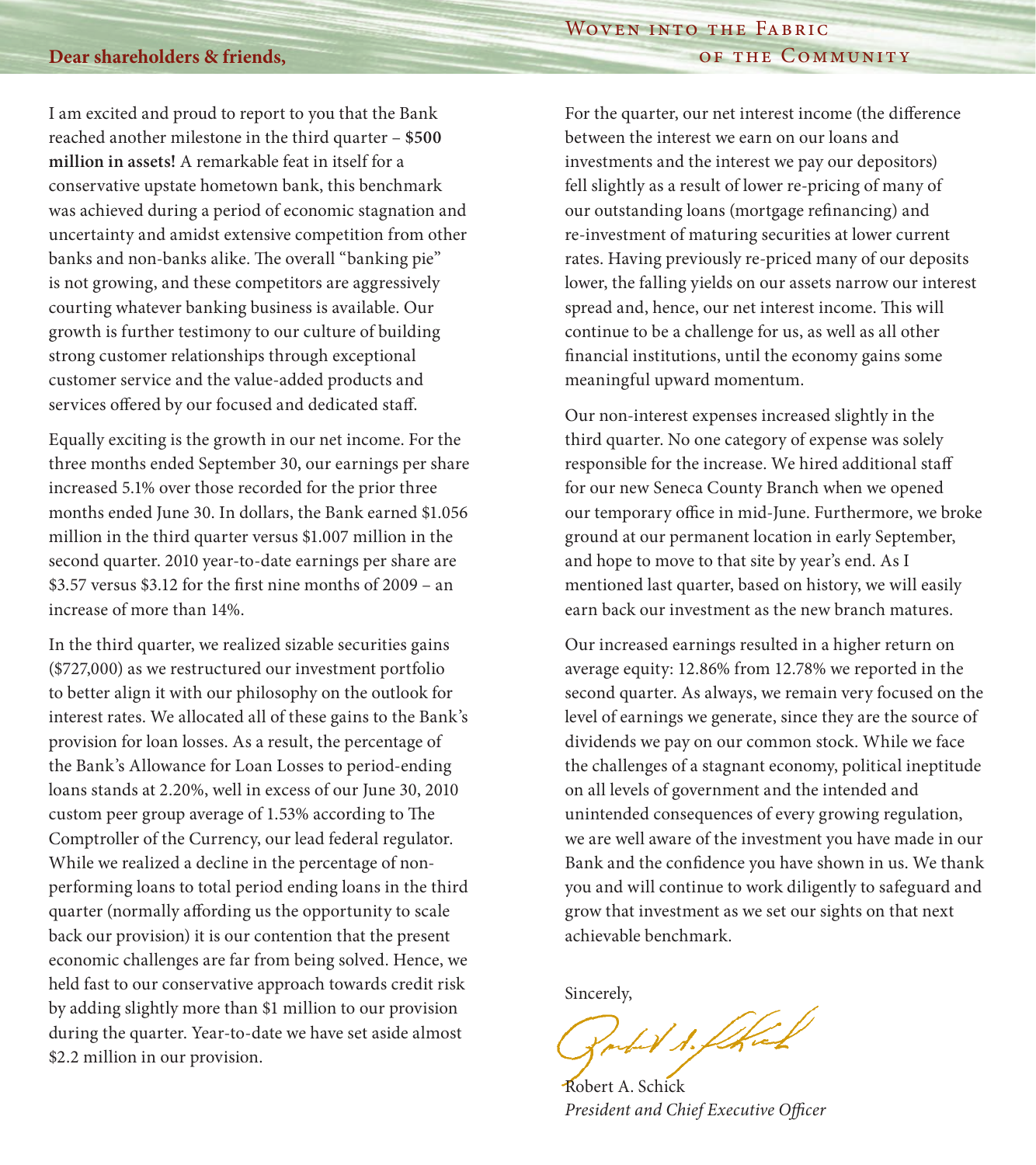#### **Lyons Bancorp, Inc. and Subsidiaries**

#### **Consolidated Financial Information Unaudited**

|                                   | <b>As of and for the</b>                                  |         |    |               |  |
|-----------------------------------|-----------------------------------------------------------|---------|----|---------------|--|
|                                   | Nine Months Ended September 30,<br>(Dollars in thousands) |         |    |               |  |
| <b>Condensed Income Statement</b> |                                                           | 2010    |    | 2009          |  |
| Net interest income               | \$                                                        | 12,790  | \$ |               |  |
| Provision for loan losses         |                                                           | 2,165   |    | 10,865<br>805 |  |
|                                   |                                                           |         |    |               |  |
| Net interest income after         |                                                           |         |    |               |  |
| provision for loan losses         | \$                                                        | 10,625  | \$ | 10,060        |  |
| Securities gains                  |                                                           | 727     |    | 402           |  |
| Non-interest income               |                                                           | 3,753   |    | 3,827         |  |
| Non-interest expense              |                                                           | 10,991  |    | 10,497        |  |
| Income before income taxes        | \$                                                        | 4,114   | \$ | 3,792         |  |
| Income taxes                      |                                                           | 1,048   |    | 1,135         |  |
| Net income                        | \$                                                        | 3,066   | \$ | 2,657         |  |
| <b>Share and Per Share Data</b>   |                                                           |         |    |               |  |
| Average common shares             |                                                           |         |    |               |  |
| outstanding (basic)               |                                                           | 858,272 |    | 850,926       |  |
|                                   |                                                           |         |    |               |  |
| Average common shares             |                                                           |         |    |               |  |
| outstanding (dilutive)            |                                                           | 858,272 |    | 850,926       |  |
| Period-end common shares          |                                                           |         |    |               |  |
| outstanding (common)              |                                                           | 858,908 |    | 856,115       |  |
| Period-end common shares          |                                                           |         |    |               |  |
| outstanding (dilutive)            |                                                           | 858,908 |    | 856,115       |  |
| Net income per common             |                                                           |         |    |               |  |
| share (basic)                     | \$                                                        | 3.57    | \$ | 3.12          |  |
|                                   |                                                           |         |    |               |  |
| Net income per common             |                                                           |         |    |               |  |
| share (dilutive)                  | \$                                                        | 3.57    | \$ | 3.12          |  |
| Cash dividend declared            | \$                                                        | 0.96    | \$ | 0.88          |  |
| Book value per common             |                                                           |         |    |               |  |
| share (basic)                     | \$                                                        | 37.83   | \$ | 34.05         |  |
| Book value per common             |                                                           |         |    |               |  |
| share (dilutive)                  | \$                                                        | 37.83   | \$ | 34.05         |  |
| Last stock trade                  | \$                                                        | 35.30   | \$ |               |  |
|                                   |                                                           |         |    | 35.00         |  |
| <b>Period-end Balances</b>        |                                                           |         |    |               |  |
| Assets                            | \$                                                        | 503,399 | \$ | 448,601       |  |
| Earning assets                    | \$                                                        | 471,387 | \$ | 415,916       |  |
| Loans                             | \$                                                        | 300,811 | \$ | 275,508       |  |
| Allowance for loan losses         | \$                                                        | 6,622   | \$ | 4,052         |  |
| Deposits                          | \$                                                        | 423,622 | \$ | 377,555       |  |
| Shareholders' equity              | \$                                                        | 32,490  | \$ | 29,150        |  |
| <b>Average Balances</b>           |                                                           |         |    |               |  |
| Assets                            | \$                                                        | 480,695 | \$ | 427,139       |  |
| Earning assets                    | \$                                                        | 449,268 | \$ | 397,924       |  |
| Loans                             | \$                                                        | 293,122 | \$ | 253,281       |  |
| Allowance for loan losses         | \$                                                        | 5,562   | \$ | 3,779         |  |
| Deposits                          | \$                                                        | 414,132 | \$ | 377,127       |  |
| Shareholders' equity              | \$                                                        | 31,638  | \$ | 27,944        |  |
|                                   |                                                           |         |    |               |  |
| <b>Key Ratios</b>                 |                                                           |         |    |               |  |
| Earnings                          |                                                           |         |    |               |  |
| Return on average assets          |                                                           | 0.85%   |    | 0.83%         |  |
| Return on average equity          |                                                           | 12.96%  |    | 12.71%        |  |
| Net interest margin               |                                                           | 3.81%   |    | 3.65%         |  |
| Efficiency ratio*                 |                                                           | 68.35%  |    | 74.26%        |  |
| Asset quality                     |                                                           |         |    |               |  |
| Net loan charge-offs to           |                                                           |         |    |               |  |
| average loans                     |                                                           | 0.16%   |    | 0.09%         |  |
| Allowance for loan losses to      |                                                           |         |    |               |  |
| period-end loans                  |                                                           | 2.20%   |    | 1.47%         |  |
| Non-performing loans to           |                                                           |         |    |               |  |
| period-end loans                  |                                                           | 1.87%   |    | 0.88%         |  |
|                                   |                                                           |         |    |               |  |

\*Calculated by dividing total non-interest expense by net interest income plus non-interest income (adjusted for certain items).

#### **Lyons Bancorp, Inc. and Subsidiaries**

**Consolidated Financial Information Unaudited**

|                                   | As of and for the<br><b>Three Months Ended</b> |                        |               |  |
|-----------------------------------|------------------------------------------------|------------------------|---------------|--|
| <b>Condensed Income Statement</b> |                                                | (Dollars in thousands) |               |  |
|                                   | September 30, 2010                             |                        | June 30, 2010 |  |
| Net interest income               | \$<br>4,245                                    | \$                     | 4,303         |  |
| Provision for loan losses         | 1,045                                          |                        | 620           |  |
| Net interest income after         |                                                |                        |               |  |
| provision for loan losses         | \$<br>3,200                                    | \$                     | 3.683         |  |
| Securities gains                  | 727                                            |                        | 0             |  |
| Non-interest income               | 1,323                                          |                        | 1,269         |  |
| Non-interest expense              | 3,790                                          |                        | 3,690         |  |
| Income before income taxes        | \$<br>1,460                                    | \$                     | 1,262         |  |
| Income taxes                      | 404                                            |                        | 255           |  |
| Net income                        | \$<br>1,056                                    | \$                     | 1,007         |  |
|                                   |                                                |                        |               |  |
| <b>Share and Per Share Data</b>   |                                                |                        |               |  |
| Average common shares             |                                                |                        |               |  |
| outstanding (basic)               | 858,564                                        |                        | 858,204       |  |
| Average common shares             |                                                |                        |               |  |
| outstanding (dilutive)            | 858,564                                        |                        | 858,204       |  |
| Period-end common shares          |                                                |                        |               |  |
| outstanding (common)              | 858,908                                        |                        | 858,194       |  |
| Period-end common shares          |                                                |                        |               |  |
| outstanding (dilutive)            | 858,908                                        |                        | 858,194       |  |
|                                   |                                                |                        |               |  |
| Net income per common             |                                                |                        |               |  |
| share (basic)                     | \$<br>1.23                                     | \$                     | 1.17          |  |
| Net income per common             |                                                |                        |               |  |
| share (dilutive)                  | \$<br>1.23                                     | \$                     | 1.17          |  |
| Cash dividend declared            | \$<br>0.33                                     | \$                     | 0.33          |  |
| Book value per common             |                                                |                        |               |  |
| share (basic)                     | \$<br>37.83                                    | \$                     | 37.08         |  |
|                                   |                                                |                        |               |  |
| Book value per common             |                                                |                        |               |  |
| share (dilutive)                  | \$<br>37.83                                    | \$                     | 37.08         |  |
| Last stock trade                  | \$<br>35.30                                    | \$                     | 36.67         |  |
| <b>Period-end Balances</b>        |                                                |                        |               |  |
| Assets                            | \$<br>503,399                                  | \$                     | 487,729       |  |
| Earning assets                    | \$<br>471,387                                  | \$                     | 455,949       |  |
| Loans                             | \$<br>300,811                                  | \$                     | 296,491       |  |
| Allowance for loan losses         | \$<br>6,622                                    | \$                     | 5,711         |  |
| Deposits                          | \$<br>423,622                                  | \$                     | 423,064       |  |
| Shareholders' equity              | \$<br>32,490                                   | \$                     | 31,819        |  |
|                                   |                                                |                        |               |  |
| <b>Average Balances</b>           |                                                |                        |               |  |
| Assets                            | \$<br>493,239                                  | \$                     | 485,521       |  |
| Earning assets                    | \$<br>461,999                                  | \$                     | 454,062       |  |
| Loans                             | \$<br>297,327                                  | \$                     | 293,603       |  |
| Allowance for loan losses         | \$<br>6,316                                    | \$                     | 5,321         |  |
| Deposits                          | \$<br>423,825                                  | \$                     | 421,810       |  |
| Shareholders' equity              | \$<br>32,577                                   | \$                     | 31,615        |  |
| <b>Key Ratios</b>                 |                                                |                        |               |  |
| Earnings                          |                                                |                        |               |  |
| Return on average assets          | 0.85%                                          |                        | 0.83%         |  |
| Return on average equity          | 12.86%                                         |                        | 12.78%        |  |
| Net interest margin               | 3.65%                                          |                        | 3.80%         |  |
| Efficiency ratio*                 | 70.13%                                         |                        | 68.38%        |  |
| Asset quality                     |                                                |                        |               |  |
| Net loan charge-offs to           |                                                |                        |               |  |
| average loans                     | 0.05%                                          |                        | 0.01%         |  |
| Allowance for loan losses to      |                                                |                        |               |  |
|                                   | 2.20%                                          |                        | 1.93%         |  |
| period-end loans                  |                                                |                        |               |  |
| Non-performing loans to           |                                                |                        |               |  |
| period-end loans                  | 1.87%                                          |                        | 1.98%         |  |

\*Calculated by dividing total non-interest expense by net interest income plus non-interest income (adjusted for certain items).